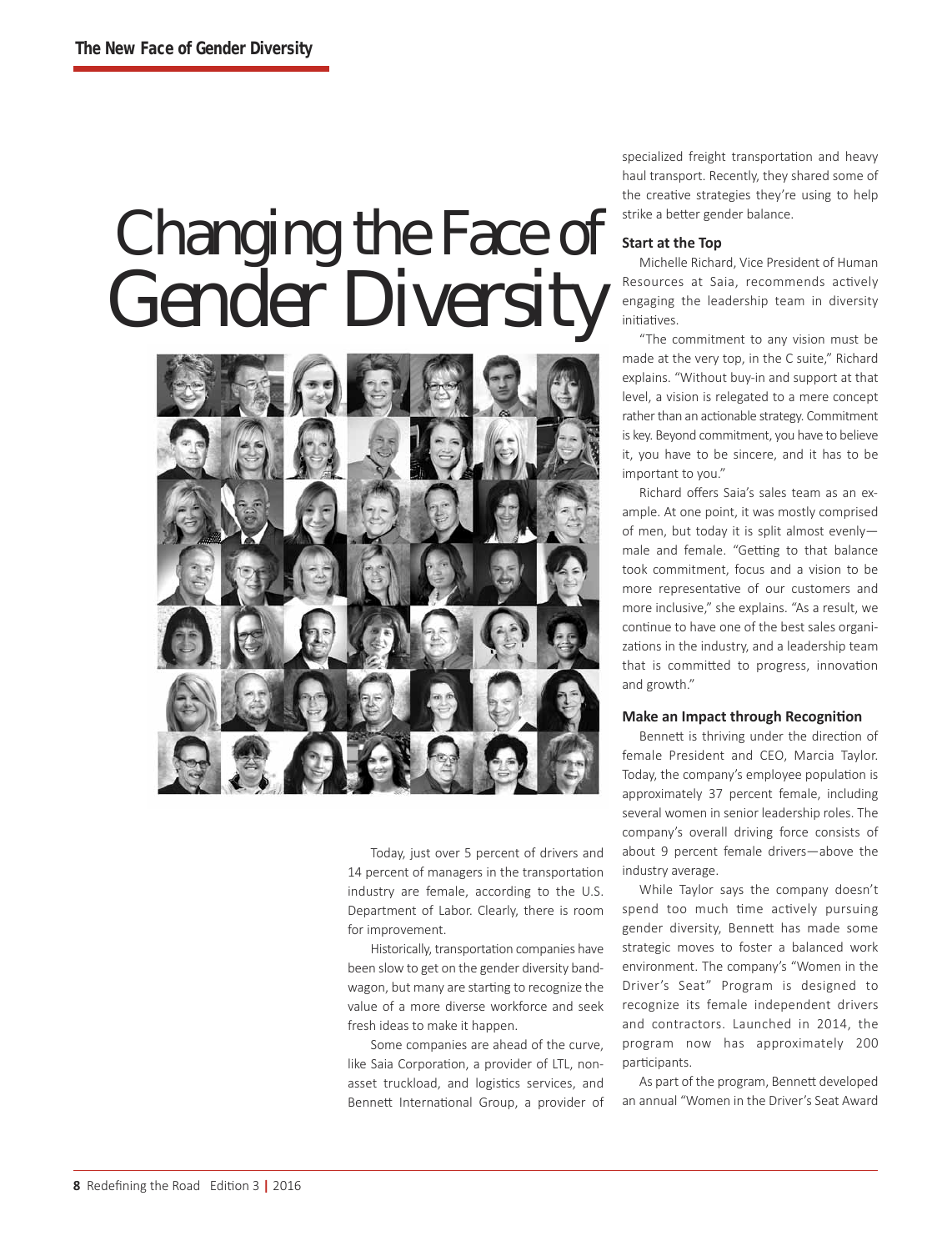With Marcia Taylor at the helm, Bennett International Group, has become a \$327.7 million global provider of logistics, transportation and supply chain solutions. Her role as President and CEO has given her a unique perspective on gender diversity. She took time to answer some top-of-mind questions for WIT readers.

## **How does being a womanowned company impact awareness of/focus on gender diversity?**

Taylor: Being a woman-owned company in a male-dominated industry puts the spotlight on me personally and the women in our organization. People want to know what the difference is in working for and being a customer of a woman-owned company. For us, it is our core values and our desire to care for every driver, employee and agent. We are all family at Bennett.

## **What strategies have you used to encourage diversity?**

**Taylor:** Over the years, we have pursued certification as a Women's Business Enterprise National Council (WBENC) certified organization, and we have actively participated in woman-focused associations like Women in Defense and Women In Trucking. We have also received rankings as Atlanta's Top Woman-Owned

# **A Conversation with Marcia Taylor at Bennett International Group**



Company by *Atlanta Business Chronicle*. We also actively support higher education in Logistics through scholarships which have been supporting more women in our industry. The public relations resulting from these activities has attracted some terrific female talent to the organization.

## **What impact has Bennett's "Women in the Driver's Seat" program had on your workforce?**

**Taylor:** The last two years, we have recognized "Women Drivers of Excellence," and when I call the winners and hear their stories, I get so inspired by all of the wonderful women that we have driving for us. They are balancing work and life demands and truly enjoy being part of the few that are in the industry. The lifestyle isn't for everyone, but I can see our ladies opening the doors to so many more women considering a career in the industry.

## **What's the secret to retaining qualified female employees as drivers and/or leaders?**

**Taylor:** We just genuinely care for our drivers and for our employees. We actively give back to the communities we serve, and we make sure that anyone associated with our organization is treated like family and taken care of. Whether it is going to the hospital for a sick family member, starting our Driver Relief Fund for drivers that are in financial hardship, or just taking the time to stop and have a long chat in the Driver's Lounge, retention is all about lifelong relationships for us.

# **What do you see on the horizon for women in the industry?**

**Taylor:** I see a bright future for women in our industry. I think that the more females are involved in all levels of logistics and trucking—from the C-Suite to the dispatcher, clerk and driver—the more we will see satisfaction increase from everyone involved. We are making great, positive changes, and I think that the industry will become healthier, safer and more caring because of us.

of Excellence" to recognize exemplary drivers, brings in inspiring speakers like Olympic Gold Medal gymnast Shannon Miller to remind them of what champions they are, and features profiles of successful women drivers on the company's website.

Taylor says the recognition goes a long way toward employee satisfaction. "Our female drivers and employees tell me how meaningful our program is in terms of recognizing the role that they have in our success," she explains.

#### **Create a Community**

Open channels of communication can give female employees the opportunity to voice

preferences and concerns as well as exchange ideas and support one another.

Saia finds the value in providing an open forum for its female drivers. For the past two years, the company has invited drivers from across the country to a focus group, now dubbed the "Sisters of Saia." During the dayand-a-half event, they listen to industry speakers, connect with one another, and talk openly about what is going well and areas where improvement is needed. Last year's focus group helped the company to identify several action items to improve employee satisfaction.

Bennett also is building a community through its "Women in the Driver's Seat" initiative. The company ensures that its female drivers have networking opportunities to build relationships with other women drivers at Bennett and throughout the industry. The company encourages them to attend industry events and provides each driver with a complimentary Women In Trucking membership.

#### **Put a Face on Trucking**

If women don't see people like themselves at a company, they may be reluctant to apply. That fact prompted Saia to tap its focus group attendees as ambassadors. These drivers are instrumental in Saia's recruiting efforts, joining the company at job fairs and truck shows.

#### *continued on page 10*